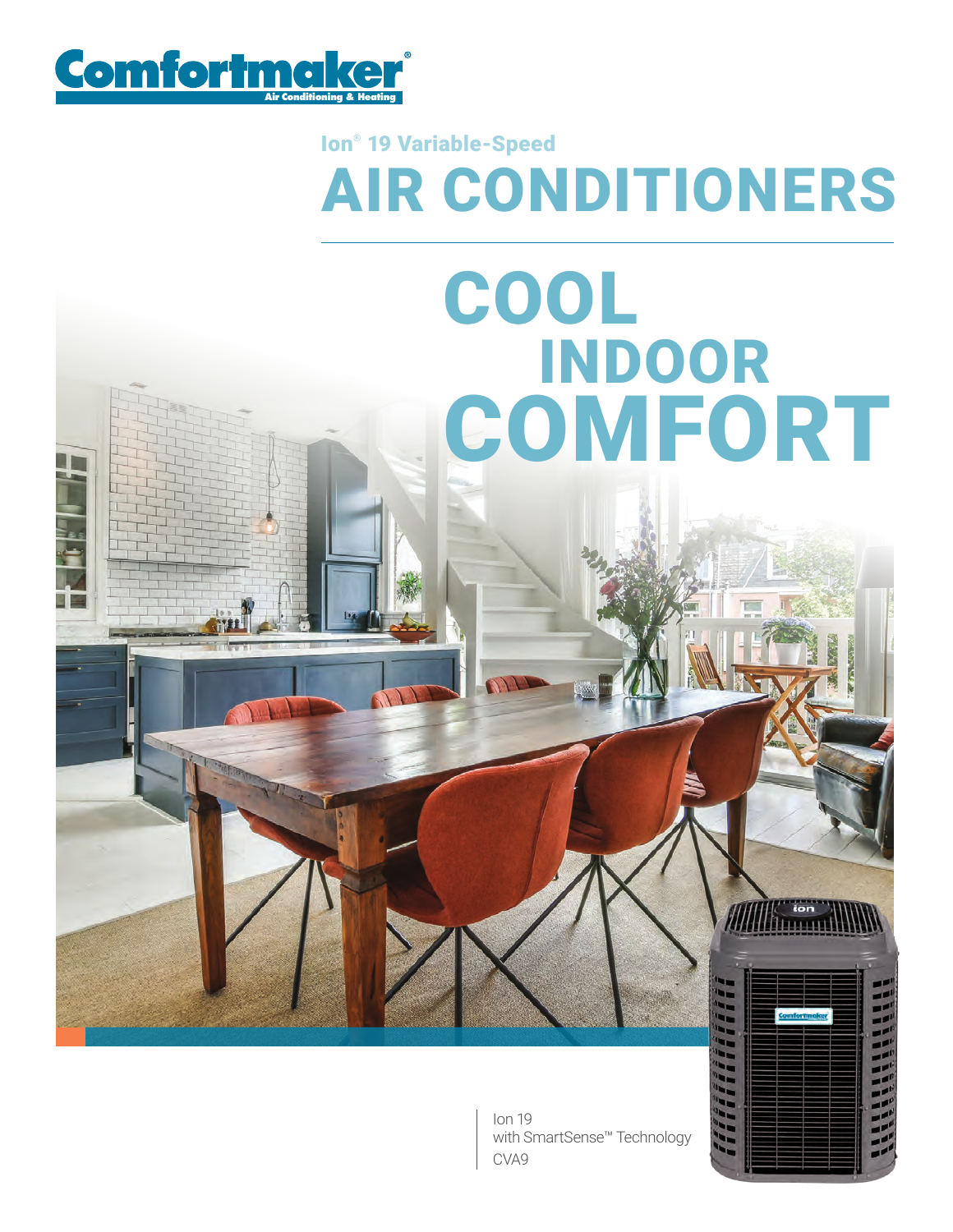## COMFORT WITH **CONFIDENCE**

When you choose Comfortmaker<sup>®</sup> heating and cooling equipment, it means your home comfort is backed by advanced engineering and quality manufacturing so you can enjoy more important things. Each unit is 100% run tested, and we design our products to give you exceptional quality, energy efficiency and reliability. We deliver products that deliver home comfort you can enjoy with confidence.

#### **WHAT MATTERS IN AN AIR CONDITIONER?**

#### ENERGY SAVINGS

SEER (Seasonal Energy Efficiency Ratio) measures the cooling efficiency of an air conditioner during an average cooling season. EER (Energy Efficiency Ratio) measures cooling efficiency of an air conditioner at a set temperature (95° F). For both ratings, the higher the number, the greater the potential for energy savings. The Ion 19 air conditioner offers ENERGY STAR® qualified performance with efficiencies up to 19 SEER and 13 EER.

#### CONSISTENT COMFORT



The variable-speed Ion 19 with SmartSense technology automatically selects the proper cooling stage and compressor and fan speed as needed. It better matches changing conditions to provide more uniform comfort and higher energy efficiency than standard models.

#### **CONVENIENCE**



For the ultimate of comfort, efficiency, and convenience, include the Ion communicating wall control with Wi-Fi® capability in your system.

#### QUIET OPERATION



Enjoy comfort AND quiet – The Ion 19 runs much quieter than traditional two-stage units due to nearly continuous stretches of low-stage operation. In addition, the unit's compressor includes a sound jacket for quieter performance.

#### PEACE OF MIND



Rest easy with a 10-year parts limited warranty upon timely registration. And, the Ion 19 air conditioner provides additional peace of mind with our 10-year No Hassle Replacement limited warranty™.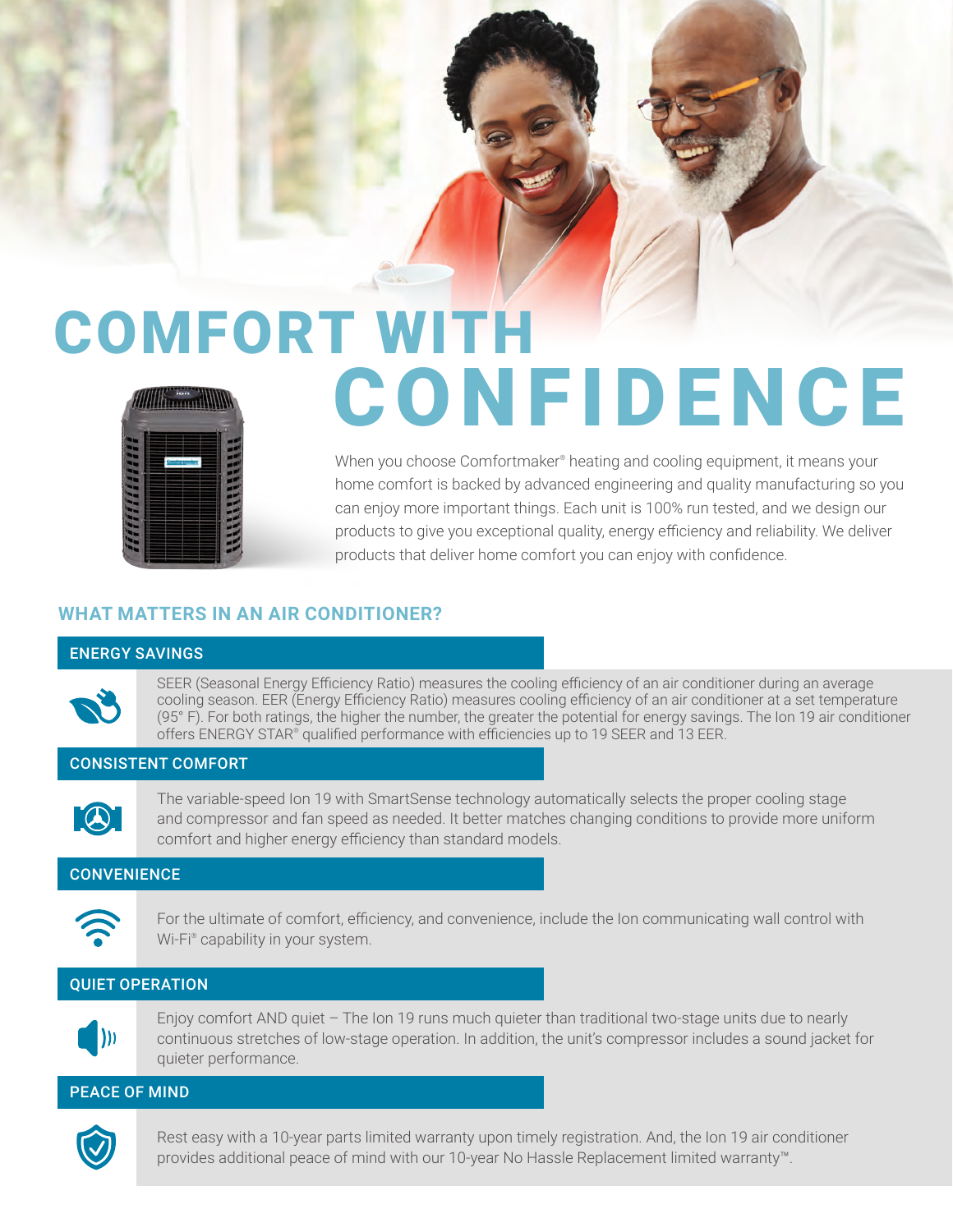#### **ION 19 AIR CONDITIONER WITH SMARTSENSE TECHNOLOGY**

The Ion 19 Air Conditioner with SmartSense Technology offers our best comfort in the warm seasons. The SmartSense Technology quietly delivers our highest efficiency cooling, enhanced humidity control and even comfort levels, all in a smaller package. When it's installed as part of a complete Ion communicating system, your home will operate at exceptional comfort levels no matter the temperature outside.

#### **Savings**

The Ion 19 Air Conditioner with SmartSense Technology delivers our best, energy-saving comfort at a cost comparable to a twostage unit. By stepping up to variable-speed technology, you can save energy while enjoying nearly continuous comfort. Operating much like adaptive cruise control in your car, Comfortmaker variable-speed inverter products with SmartSense Technology make many small variations to speed as conditions change so your system maintains steady temperature and humidity for your home. When installed as part of a complete Ion communicating system, this air conditioner will adjust itself to run efficiently based on the needs of the home, saving you energy.

#### **Steady, Quiet Comfort**

Summer dinners on the patio are uninterrupted with SmartSense Technology. It runs much quieter than traditional two-stage units, so your evenings outside are peaceful. During warmer months it runs at lower, more efficient speeds in between cooling cycles, providing your home with consistent humidity control and comfort.



#### **Easy**

The Ion 19 Air Conditioner with SmartSense Technology is at its best when matched with a compatible, communicating indoor unit and the Wi-Fi® -enabled Ion System Control. All of the components of this communicating system work together to deliver exceptional comfort and energy efficiency. Just set your preferred temperature and let the Ion system do the thinking for you, automatically adjusting for the outstanding performance. And, with the Wi-Ficonnected Ion System Control, you can control your settings from anywhere in the internet-connected world with an iOS® or Android™ smart device and the Ion Home mobile app. As a result, your home can always be at your desired comfort level when you walk through the door.



See warranty certificate for details

#### **EXCEPTIONAL PEACE OF MIND**

Our No Hassle Replacement limited warranty backs every Comfortmaker Ion System product. It means comfort with no questions. We'll replace your unit if the compressor or coil fails within the covered period.\* This provides extra coverage in addition to a 10-year parts limited warranty.\*\*

#### **COMPONENTS OF A COMPLETE COMFORTMAKER SYSTEM**

We offer a complete family of products designed to provide year-round comfort, control and efficiency. A Comfortmaker split-system air conditioner is a properly matched combination of an outdoor air conditioner and a separate indoor unit such as a natural gas, oil, propane or electric furnace or a fan coil. Your Comfortmaker dealer can help create a properly matched system to best fit your needs and your budget.









**Thermostats Gas Furnaces Fan Coils Evaporator Coils**